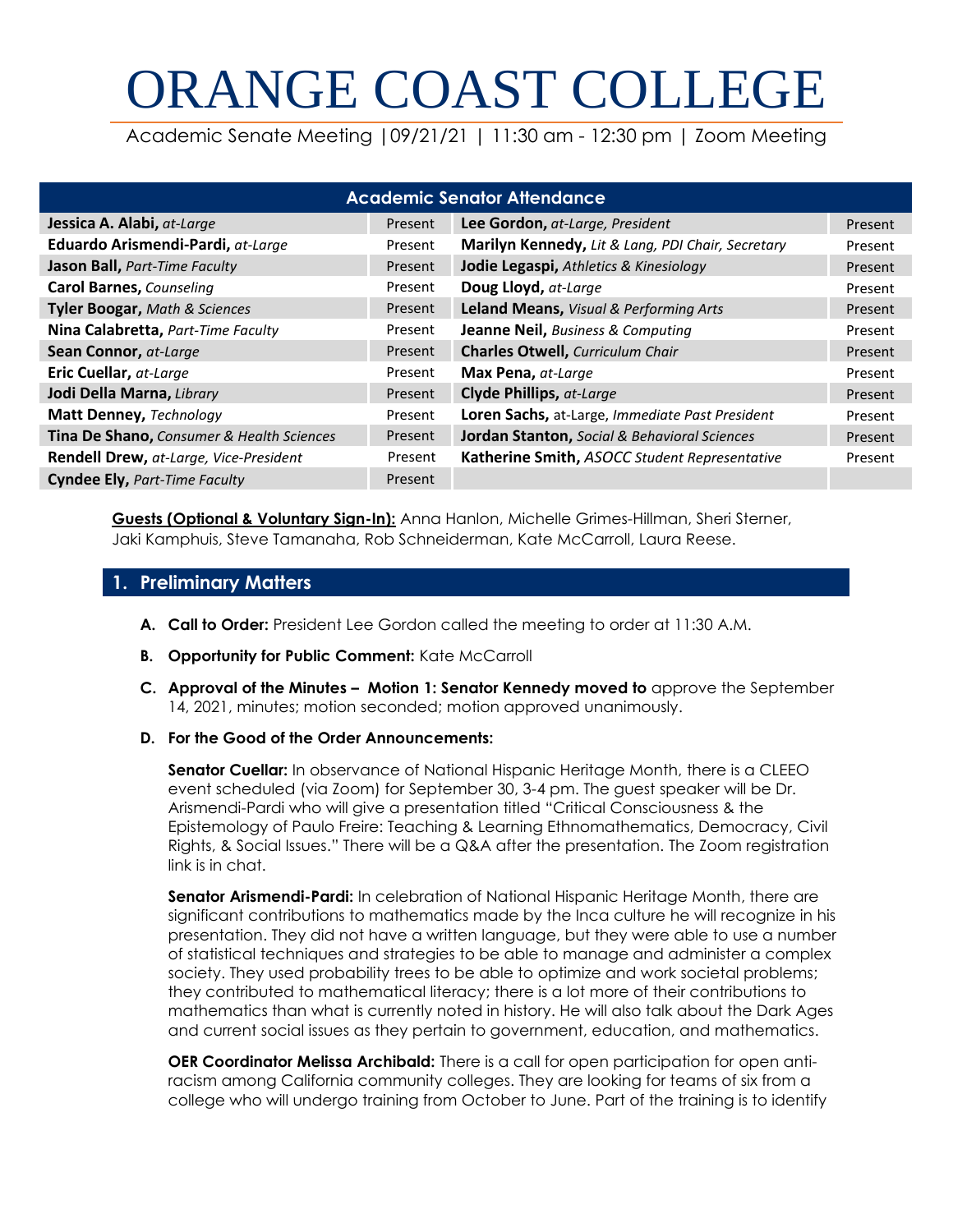problematic information in textbooks and how to improve open educational resources so that they are specifically anti-racist. The team will get funding support to create and support anti-racist messaging within open educational resources. There is a flyer. The application is due next Monday, September 27 at 5 pm. There is an initial stipend of \$500, then at the end of the project a \$3,000 stipend. [See item A in the Appendix of these minutes for more details.]

#### **2. Consent Agenda**

**Motion 2: Senator Drew** moved to approve Jill Faulkner as a new Flex Committee member; motion seconded; motion approved unanimously.

#### **3. Officer, Senator, & Committee Reports**

**A. President and Vice-President's Report – Lee Gordon and Rendell Drew: President Gordon**  reported that the college is allotted thirteen positions for full-time faculty hiring of which there are two positions which must be filled for accreditation certifications. The positions to be ranked for hiring prioritization are unaffected by a tenure-track position that did not complete the first two years of the tenure process. That position will be filled, and it will not count against the positions offered to OCC. Thus, there are eleven positions which will be ranked for full-time faculty hiring this year. The same system that the college has used for years will be used for faculty hiring prioritization. The IPC will start working actively on this. CFT lobbied for this funding at the state level.

**Vice President Drew:** Last week, he attended the Facilities and Planning Committee meeting to address the issue of copiers which was listed on the Academic Senate agenda last week. The copier at the Clark Center is now available in the evenings. In collaboration with the Senate, Office of the President and Office of Vice President, the issue seems to have been resolved overall. There have been no other complaints.

In regards to the safe return to campus, COVID-19, and the budget, President Gordon, Vice- President Drew, and CFE President Schneiderman will have a meeting tomorrow, September 22, as those are partly related to working condition issues.

**President Gordon:** COVID-19 has created conditions that overlap the purview of Academic Senate and the Union. There are overlapping issues with the Union and the Senate, and it is good for faculty to have one voice.

- **B. Guided Pathways/Statewide – Senator Alabi:** On behalf of the Guided Pathways team Senator Alabi thanked Senator Neil for her praise on the Open Access Institutions session Flex Day Presentation on August 27, 2021. She asked senators to request their divisions to find a way to inquire how the Onboarding process is going from their students.
- **C. CFE Union Bargaining Unit Report – President Rob Schneiderman:** CFE is negotiating the return to campus and has emailed faculty a general statement that they initially agreed upon; how that is implemented will be up to management. CSUF management emailed their faculty and mentioned that their remote classes on Zoom asynchronous or synchronous were the most popular classes in their fall schedule, but they would not be offering any of those in the spring. President Schneiderman said that we need to listen to students wants and meet their needs. CFE would like to see some level of flexibility for faculty teaching on campus so they could teach a certain number remotely even if an on-campus class. That will help with enrollment. The Union would like to see some level of flexibility for faculty. That would be a discussion that overlaps with the Senate because it is a working condition and a curriculum issue.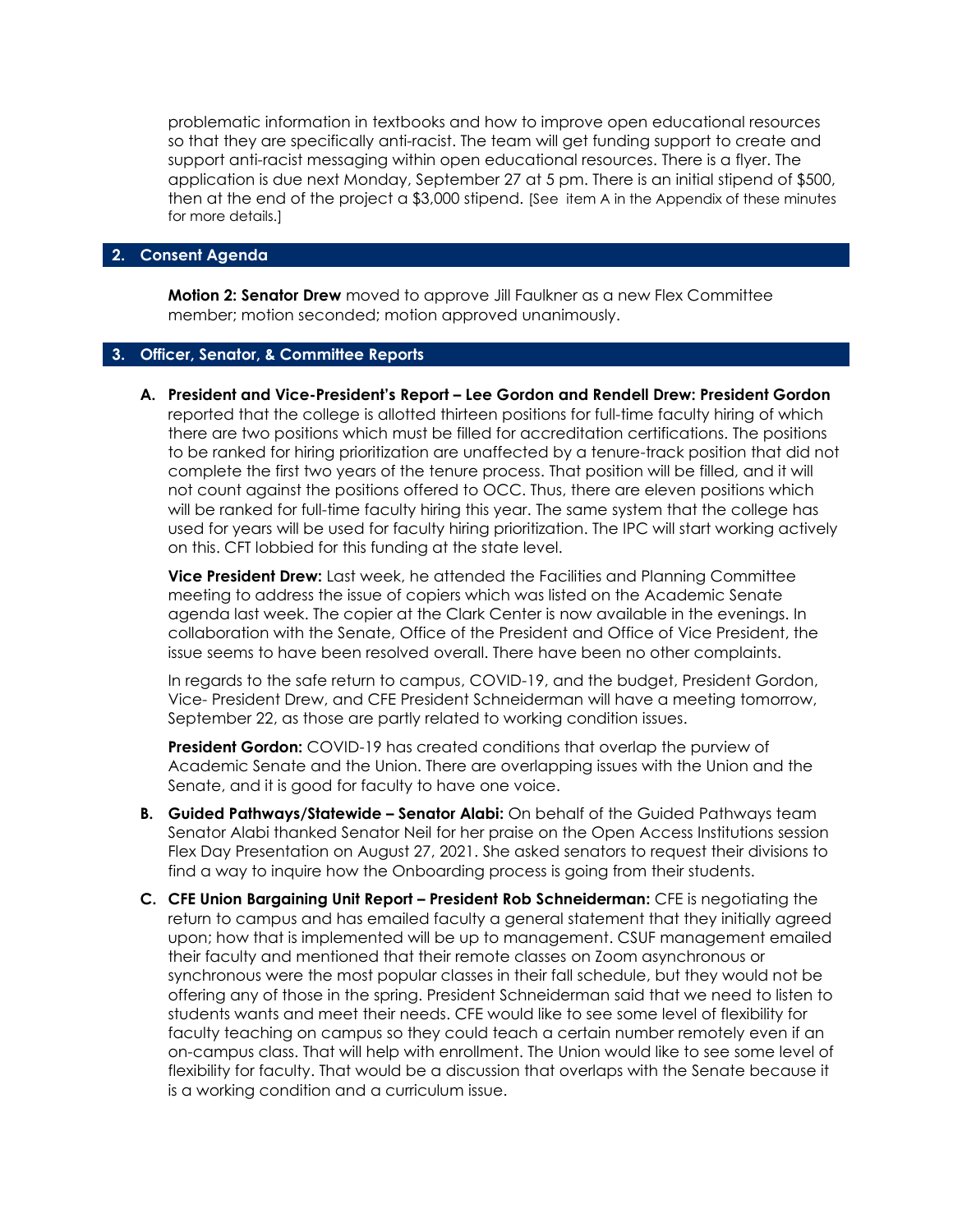- **D. Diversity, Equity and Inclusiveness Initiatives**: **Vice-President Drew** serves on the President's Taskforce. He mentioned that there is a focus on seeing things through an equity lens and to create an environment of inclusion. The Taskforce is creating an effort on bringing outside facilitators. DEI is also being implemented through the Educational Master Plan. Senator Drew is pleased to work with President Suarez and other campus leaders to address equity issues collegially, but senses faculty are hesitant in speaking up.
- **E. District Board Policies and Administrative Procedures Committee (BPAP) Report – Senator Kennedy** reported that last Friday the Policy and Administrative Procedure Committee met and reviewed the **BP and AP Financial Aid** and **BP and AP Bids and Contracts**  policies due to the length of time since they were last reviewed. There were no substantial changes, only some minor wording and legal updates.

#### **4. Unfinished Business**

**A. Revisions to Comprehensive Program Review – Anna Hanlon** provided a short summary of the Comprehensive Program Review revisions. She asked if there is any feedback or questions and if there is none to hopefully obtain the body's endorsement.

> **Senator Alabi:** Her division has no negative comments about the Program Review. She personally liked the changes to the Comprehensive Program Review. However, she would like to see more training available for coordinators. She is excited about program review as it integrates all essentials, as studentcentered and via an equity lens.

**CFE President Schneiderman:** Agreed with Senator Alabi that coordinator training is helpful, as seen in the sister colleges.

**Senator Kennedy:** Thanked IE Coordinator Hanlon for presenting on the Senate about the subject twice and there were no suggestions

**Motion 3: Senator Alabi** moved to approve the revisions to Comprehensive Program Review; motion seconded; motion approved unanimously.

**B. Educational Master Plan (EMP) – Sheri Sterner** provided a short summary of the EMP. She asked if there was feedback and a possible endorsement. The original proposal was presented at the end of last spring. The biggest changes now to the Master Plan are making the college focused on diversity, equity, inclusion, and intentionality across the campus. That came from every group on campus. The second one is implementing a culture of care and meeting students' needs. The third is engagement: student engagement, employee engagement, and engagement overall. She noted that there was now a new updated document.

**President Gordon** requested that any senators that have questions, concerns, or comments speak before any motions are made.

**Senator Alabi:** Asked where the accountability is on the EMP and who is in charge of ensuring that.

**Sheri Sterner:** Every department will work on implementing the EMP's goals and objectives via their own discussions and examine how those funnel u to the EMP's goals; College Council could see how that is happening across campus.

**Senator Alabi:** We think we're engaging students, but about two years ago you came with a report that showed students said we weren't. Then faculty said they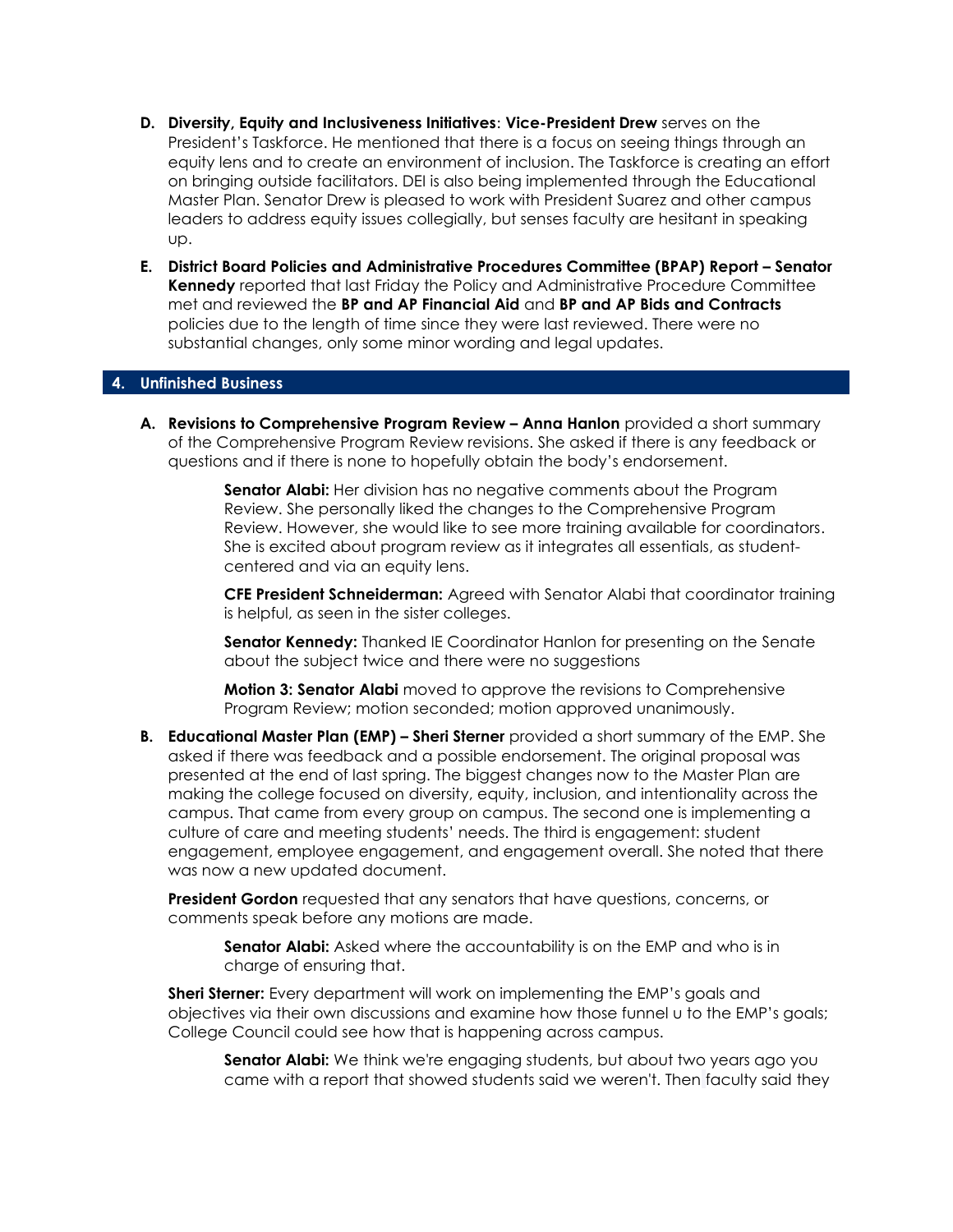thought that report might be wrong. There's a push and pull there and I'm wondering how we get to the bottom of this.

**Sterner:** We are incorporating student comments and asking faculty to comment on those feelings of not being engaged. We had planned to do the SESE survey on faculty and students, but Covid delayed that; that will happen in the future.

**Senator Kennedy:** Reported that the Academic Freedom Committee met and reviewed the EMP last week at their meeting and it has some suggestions; many are similar in that there are small inconsistencies in language to be clarified consistently for clarity and meaning if not supported in the glossary. The committee has about three different instances it has concerns with about two issues: (1) being fully inclusive of all underrepresented students and not partially and (2) recognition of faculty independent thinking per academic freedom and as per District policies. The glossary the EMP uses in its own document defines "underserved students" [using the White House DEI definitions] as race, sex, gender and about twelve or thirteen other categories [LBGTQ+, pregnancy, caregiving, religion, disability, first-generation limited English, former incarceration, vets, poverty, immigrants] and these students are not all currently represented in the main document. She provided an example of a disability issue. She went over some details of the EMP with notations. Senator Arismendi-Pardi will share regarding the academic freedom issues.

**Senator Arismendi-Pardi:** Noted that his primary concern is academic freedom, and he does support diversity, equity, and inclusion. However, the language in the document he was hesitant about seemed to be suggesting or implying that faculty *must* adopt these particular strategies. He believes that every faculty member has the academic freedom to decide whether or not they would like to include those things in their teaching. Academic Freedom is about the search for the truth. Educators are to present facts that they believe to be true and then allow the students to make up their minds. There were also a number of operational definitions that were not clearly defined such as the words "forward thinking." The Committee pointed out friendly suggestions such as using language that states recognition of the importance of diversity, equity, and inclusion and to offer *recommendations* to their teaching rather than dictates to their teaching to avoid a top-down approach. This has already happened where the Senate received an email like this and there is concern that the administration may take on these statements.

**Senator Ball:** Stated that there is a point in which too much specificity around terms like these can be really counterproductive and possibly stagnate what is in reality an ongoing imperfect human project of truth seeking.

**Senator Alabi:** Stated that she could not support the changes because they sanitize the document and diversity, equity, and inclusion are not designed for everyone; they're designed to repair historically oppressed groups and exclude particular groups; the Senate has not had proper training on what diversity, inclusion, and equity are about. We're at an institution that is historically white, and we are talking about repairing the fact that historically oppressed people have been excluded, so what I hear is that we're scared to talk about race and ethnicity. We're very comfortable talking about veterans, foster youth, and disability, and we have offices for all of them. I think we need to examine ourselves and be circumspect if we're afraid to talk about race and anti-racism, anti-blackness on our campus because we heard from our students that we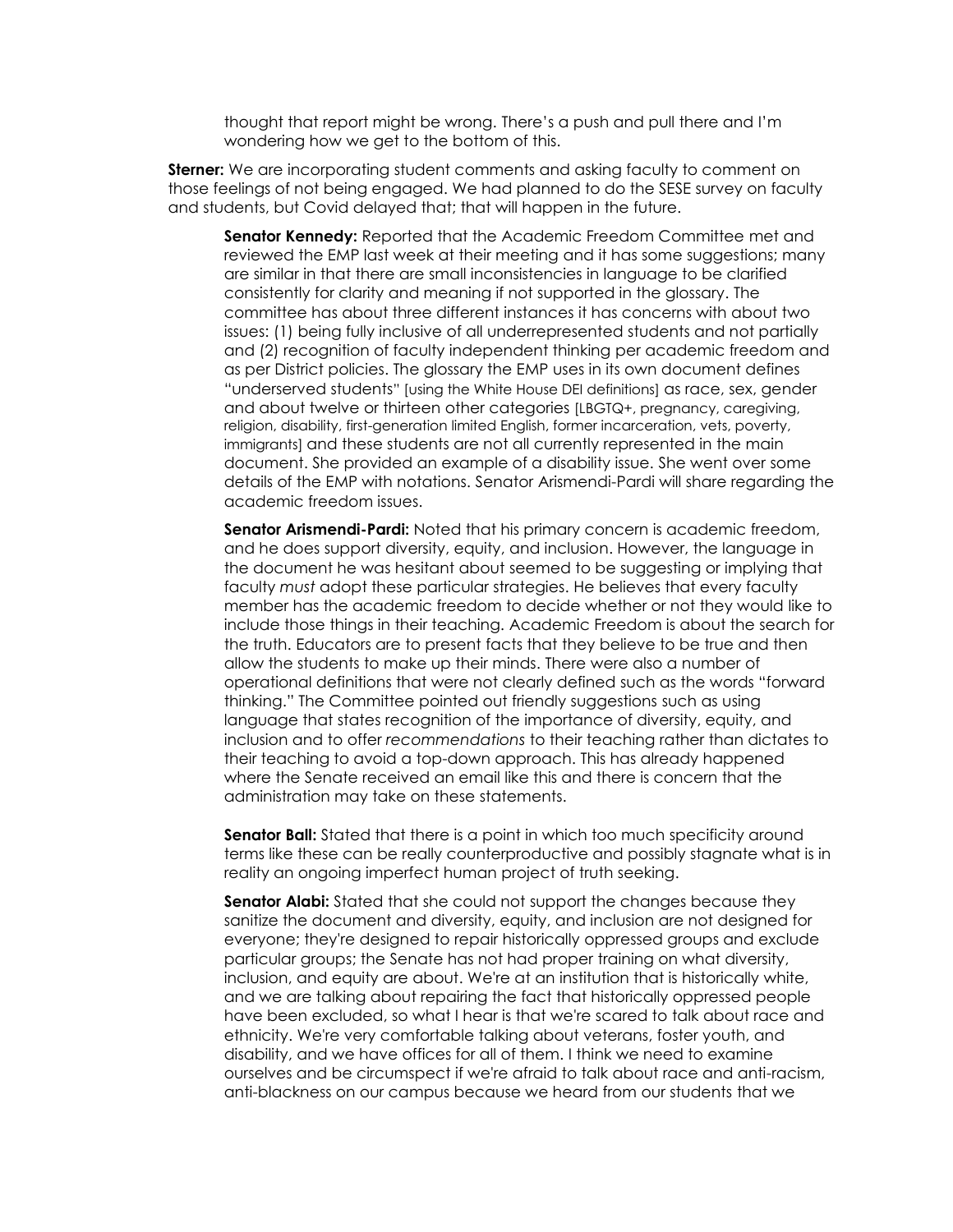have a race issue on our campus and we've heard from faculty, myself included, that we have a race issue on campus. I think that this document should include that no one's academic freedom will be affected, that people should still have academic freedom and that it will not be affected.

**Senator Philips:** Stated he agrees with Senator Alabi that the document with the changes seems to have a problem with discussing race and we do have that problem with anti-racism on this campus. He cannot support the changes because it includes other individuals who have not have the same racial experiences. We listened to the students and students of color who did speak with us and told us about their experiences and shared their painful experiences and we, we know that it's a different experience for those individuals.

**President Gordon** noted that we are past the time for this issue, and we must move on to the next one on the agenda. The discussion will continue next week but noted that Senators Arismendi-Pardi and Kennedy did not have time to complete their comments.

**Sheri Sterner:** Encouraged all senators to review the new abbreviated document as some of the suggestions by the Academic Freedom Committee were referring to aspects of the document that were not part of the formal goal statement and will not be part of the official document. Words such as "forward thinking" are not part of the final document and the portions referring to "safe spaces" have been replaced with "supportive spaces."

**C. Full Time Faculty hiring Prioritization Resolution – Senator Eduardo Arismendi-Pardi:** The original intent of the resolution was simply to restore the primacy of the faculty that was given away as we are at 50% faculty, 50% management on the subcommittee currently and the resolution will move it to 60% faculty, 40% management. The comments at the last meeting were basically about votes among divisions, so it was perhaps misinterpreted. There are two options that I think we could work on: (1) Requiring that each of the new positions on the subcommittee come from separate divisions and no division would have more than two overall. (2) Identifying the five largest departments by student enrollment and giving each of these departments one additional position on the subcommittee. The intent was not a contest between divisions

#### **5. New Business**

**No New Business.** 

#### **6. Adjournment of the Regular Meeting**

**President Gordon** adjourned the meeting at 12:31 p.m.

#### **7. Approval of the Minutes:** October 5, 2021

**MINUTES:** First draft written by Beatriz Rodriguez, Administrative Assistant to the Senates. Revision of first draft and Senate-approved drafts written by Senate Secretary, Marilyn Kennedy, who also distributes the final Senate-approved version to the Chancellor, Board of Trustees members and secretary, union presidents, GWC and Coastline Academic Senate presidents, OCC College President and faculty as per OCC Senate bylaws.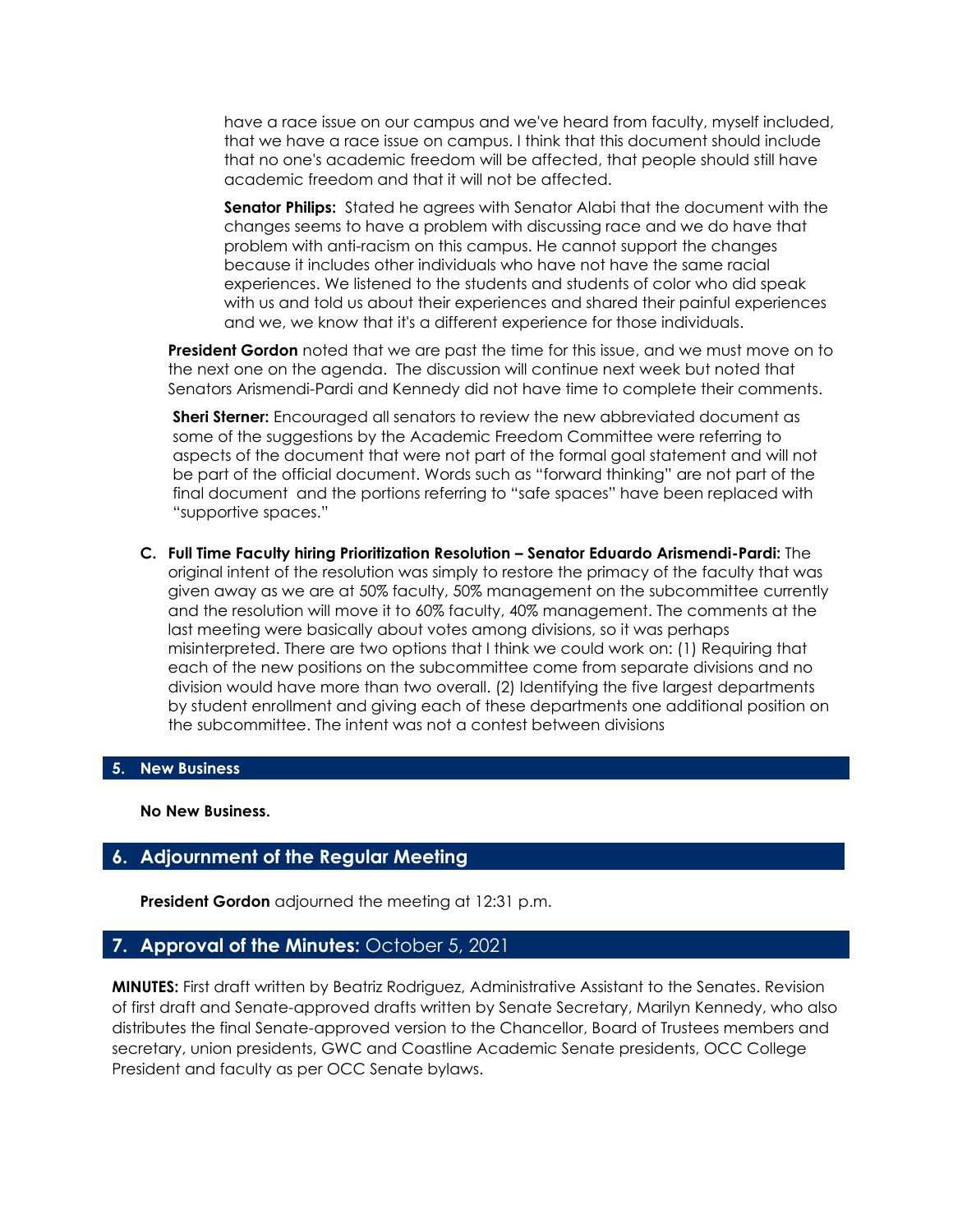### **Voting Tallies Chart**

| <b>Motion</b>              | <b>Motion</b><br>$\overline{2}$ | <b>Motion</b><br>3       |                                                                                    |
|----------------------------|---------------------------------|--------------------------|------------------------------------------------------------------------------------|
| 09/14/21<br><b>Minutes</b> | Consent<br>Agenda               | Program<br><b>Review</b> | <b>Senate Membership</b>                                                           |
| Absent                     | Aye                             | Aye                      | Alabi, Jessica A.: Senator-at-Large (2020-2023) 11:32 arrival                      |
| Aye                        | Aye                             | Aye                      | Arismendi-Pardi, Eduardo: Parliamentarian, Senator-at-Large (2021-2024)            |
| Aye                        | Aye                             | Aye                      | Ball, Jason: Part-Time Senator (2021-2022)                                         |
| Aye                        | Aye                             | Aye                      | Barnes, Carol: Counseling Senator (2021-2024)                                      |
| Aye                        | Aye                             | Aye                      | Boogar, Tyler: Math and Sciences Senator (2020-2023)                               |
| Aye                        | Aye                             | Aye                      | Calabretta, Nina (Part-Time Senator (2021-2022)                                    |
| Aye                        | Aye                             | Aye                      | Connor, Sean: Senator-at-Large (2020-2023)                                         |
| Aye                        | Aye                             | Aye                      | Cuellar, Eric: Senator-at-Large (2021-2024)                                        |
| Aye                        | Aye                             | Aye                      | Della Marna, Jodi: Library & Learning Support Senator (2020-2023)                  |
| Absent                     | Aye                             | Aye                      | Denney, Matt: Technology Senator (2020-2023) 11:32 arrival                         |
| Aye                        | Aye                             | Aye                      | De Shano, Tina: Consumer Health Sciences Senator (2020-2023)                       |
| Aye                        | Aye                             | Aye                      | Drew, Rendell: Vice President, Senator-at-Large (2020-2023)                        |
| Aye                        | Aye                             | Aye                      | Ely, Cyndee: Part-Time Senator (2021-2022)                                         |
| Aye                        | Aye                             | Aye                      | Gordon, Lee: President, Senator-at-Large (2019-2022)                               |
| Aye                        | Aye                             | Aye                      | Kennedy, Marilyn: Secretary, Lite and Lang Senator (2019-2022)                     |
| Aye                        | Aye                             | Aye                      | Legaspi, Jodie: Athletics and Kinesiology Senator (2020-2023)                      |
| Absent                     | Aye                             | Aye                      | Lloyd, Doug: Senator-at-Large (2020-2023) 11:32 arrival                            |
| Aye                        | Aye                             | Aye                      | Means, Leland: Visual and Performing Arts Senator (2021-2024)                      |
| Aye                        | Aye                             | Aye                      | Neil, Jeanne: Business and Computing Senator (2019-2022)                           |
| $-\!$                      | $-\!$                           | --                       | Otwell, Charles: Curriculum Chair (Non-Voting) (Open)                              |
| Aye                        | Aye                             | Aye                      | Pena, Max: Senator-at-Large (2019-2022)                                            |
| Aye                        | Aye                             | Aye                      | Phillips, Clyde: Senator-at-Large (2021-2024)                                      |
| Absent                     | Aye                             | Aye                      | Sachs, Loren: Immediate Past President, Senator-at-Large (2019-2022) 11:32 arrival |
| Aye                        | Aye                             | Aye                      | Stanton, Jordan: Social and Behavioral Sciences Senator (2019-2022)                |

#### **APPENDIX**

#### **A.**

From: OER Initiative [<ASCCC\\_OER@LISTSERV.CCCNEXT.NET>](mailto:ASCCC_OER@LISTSERV.CCCNEXT.NET) on behalf of OERI Info [<oeri@ASCCC.ORG>](mailto:oeri@ASCCC.ORG) **Sent:** Monday, September 13, 2021 7:29 AM **To:** [ASCCC\\_OER@LISTSERV.CCCNEXT.NET](mailto:ASCCC_OER@LISTSERV.CCCNEXT.NET) [<ASCCC\\_OER@LISTSERV.CCCNEXT.NET>](mailto:ASCCC_OER@LISTSERV.CCCNEXT.NET) **Subject:** Call for Participation: Open for Antiracism in California Community Colleges (2021-22)

Dear Colleagues,

Please see below for an opportunity open to California Community College faculty from the Community College Consortium for Open Educational Resources (CCCOER).

#### -**Call for Participation: Open for Antiracism in California Community Colleges (2021-22)**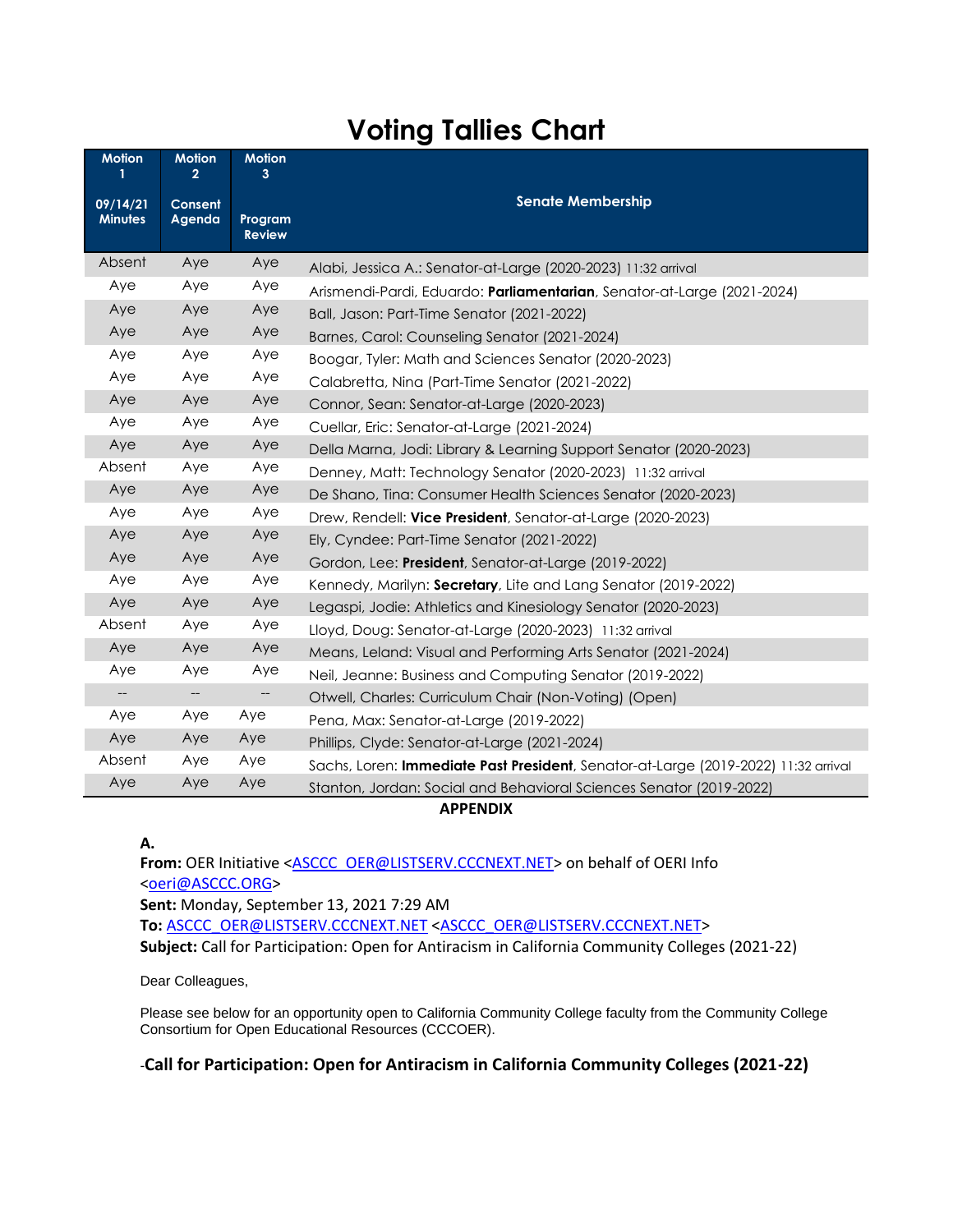Are you seeking ways to make your teaching and instructional materials more antiracist? Do you wish that your course materials incorporated and supported the voices and experiences of all your students? Are you concerned about the cost of commercial course materials that don't support equitable student learning?

We're seeking teams of up to 6 faculty from California Community Colleges who wish to make their teaching and instructional materials antiracist to join a statewide *Open for Antiracism* (OFAR) Faculty Cohort running from **October 2021 through June 2022**.

If selected, your team will complete a 6-week, facilitated online course in November-December 2021, introducing you to the following major topics while developing an antiracist action plan: What Is Antiracism? What are Open Educational Resources (OER) and Open Pedagogy? How can these support antiracist pedagogy?

Each team member will create an individual action plan for the spring term, to integrate OER and open pedagogy as a way to make teaching and learning explicitly antiracist. Projects might include a revised history course that now includes a module on Juneteenth, or a revised biology text in which students replace images of all white bodies with images that better reflect their communities.

Your campus may receive consultation or a workshop on topics related to the program.

Total participation in the OFAR program is **limited to 40** (full-time or adjunct). You will earn a **\$500** stipend after completing the OFAR course this fall, which includes developing an antiracist action plan to implement in a class you are teaching in spring 2022.

During spring 2022, you will receive ongoing support while implementing your antiracist action plan in a class you are teaching. When you complete the program, you will receive a second stipend of **\$3,000**. This will be a **total of \$3,500**.

To learn more, [attend our informational webinar on Thursday, September 16 12pm PDT.](https://urldefense.proofpoint.com/v2/url?u=https-3A__us02web.zoom.us_meeting_register_tZYqfuGsqj4uG9BYWpPSEciUBT6eRVnSOFbG&d=DwMFaQ&c=fH4LSaxSgjWoCqli9ejpOKSimqfdcqwvdi9ZfjV67eI&r=dI45sgAFFJqUsRrP_mYOo9rO82dNA-h-dnWIN45twQo&m=z6UX5lwyahFaK_OzcLoMGH2mMhzU6P-s_nFvc1M02no&s=2KMCt7KKGbDvqPnY7Ga6_0NxCEG8U-JPzWtUY-EkzlQ&e=) We will accept applications until **Monday, September 27, by 5pm PDT**. For more information and application details, please see [OFAR Call for Participation.](https://urldefense.proofpoint.com/v2/url?u=https-3A__www.cccoer.org_ofar-2Dapplication_&d=DwMFaQ&c=fH4LSaxSgjWoCqli9ejpOKSimqfdcqwvdi9ZfjV67eI&r=dI45sgAFFJqUsRrP_mYOo9rO82dNA-h-dnWIN45twQo&m=z6UX5lwyahFaK_OzcLoMGH2mMhzU6P-s_nFvc1M02no&s=X2t6APkVsKdYHfzOwNMd8WQQHR3ru1aUQbP-hcx2jpo&e=)

Sincerely,

The OFAR Team

**B.**

### **Educational Master Plan Refresh College Council Endorsed Value, Goal & Objective Statements for Campus Review Summer 2021**

| PREPARED BY: OCC Office of Institutional Effectiveness |
|--------------------------------------------------------|
| PUBLICATION DATE: <b>07-20-2021</b>                    |
| EMAIL: OCCresearch@occ.cccd.edu                        |

| Table of Contents |  |
|-------------------|--|
|                   |  |
|                   |  |
|                   |  |
|                   |  |
|                   |  |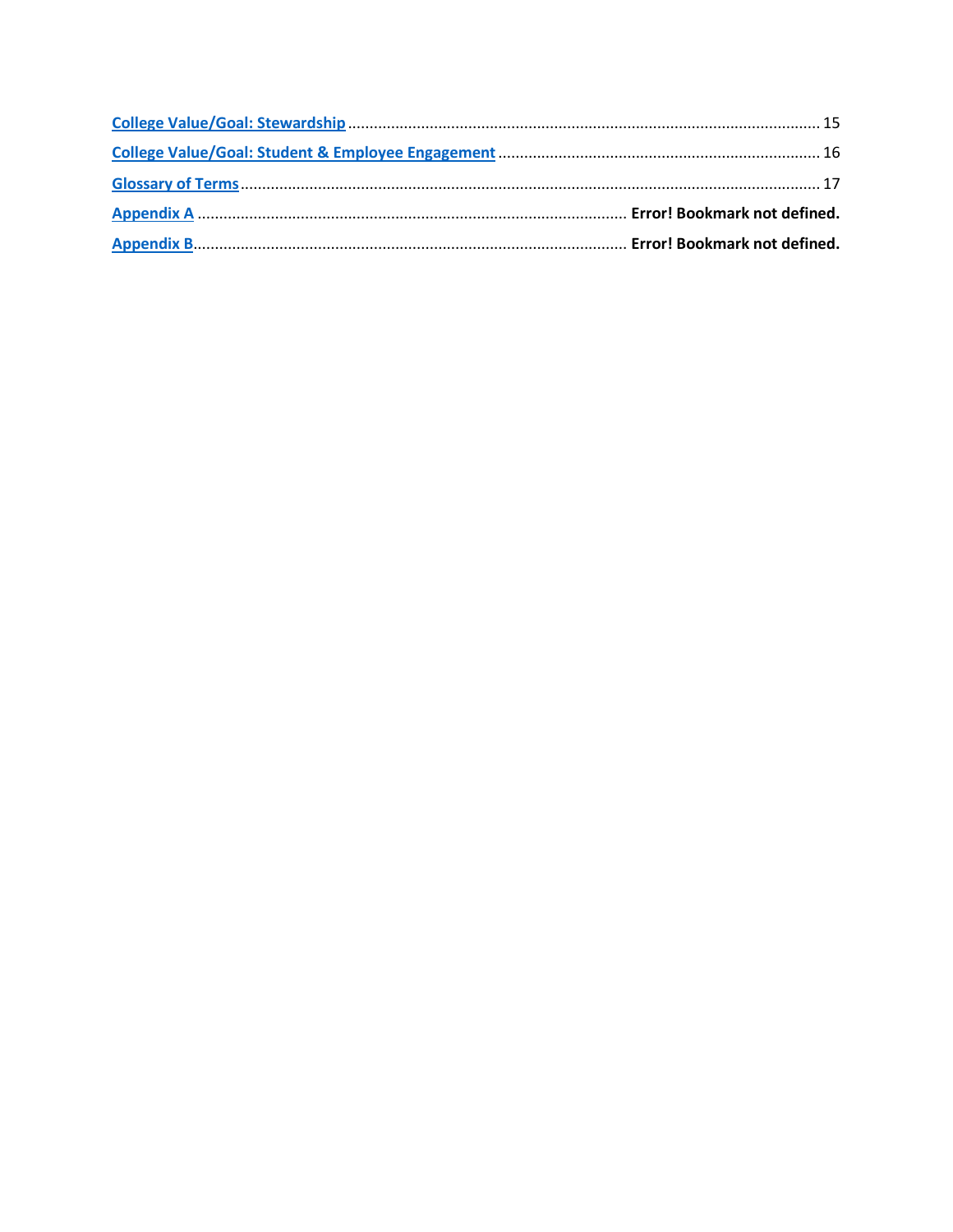### <span id="page-8-0"></span>**Overview of the Process**

The current Educational Master Plan (2016-2021) sunset in spring 2021. To create the new EMP, the college engaged in a master plan "refresh" due to the major overhaul in 2015-2016. The refresh focused on content changes to the college's value names, goal statements, and objectives. Starting with spring 2021 Flex Day, Educational Master Plan progress review and visioning sessions were conducted with constituent groups (e.g., students, faculty, management, and classified professionals) and in general campus sessions. In sum, a total of 16 sessions were conducted between February 2021 and March 2021. A broad group of members from the campus community participated in sessions. The themes from the campus sessions are presented in Appendix A and B.

Parallel to this process, the Institutional Effectiveness Committee reviewed an extensive set of data to create 33 planning assumptions to be considered in the process. The data included: (1) Employee and Student Surveys; (2) External Scan; (3) Internal Scan; (4) Equity; (5) College Indicators; and (5) Strategic Enrollment Management Predictive Models. The President's Cabinet considered national, state, and district-wide trends to contribute an additional 14 planning assumptions.

The graphic below details the inputs considered for the Educational Master Plan refresh by the College Council, whom worked to integrate this information into recommended changes for campus discussion in May 2021. The recommendations are pending based on campus-wide feedback. It is anticipated they will finalize revisions a special meeting held on June 20, 2021.



The graphic below details the updated spring 2021 timeline for the Educational Master Plan refresh.



**Summer 2021 - Fall 2021**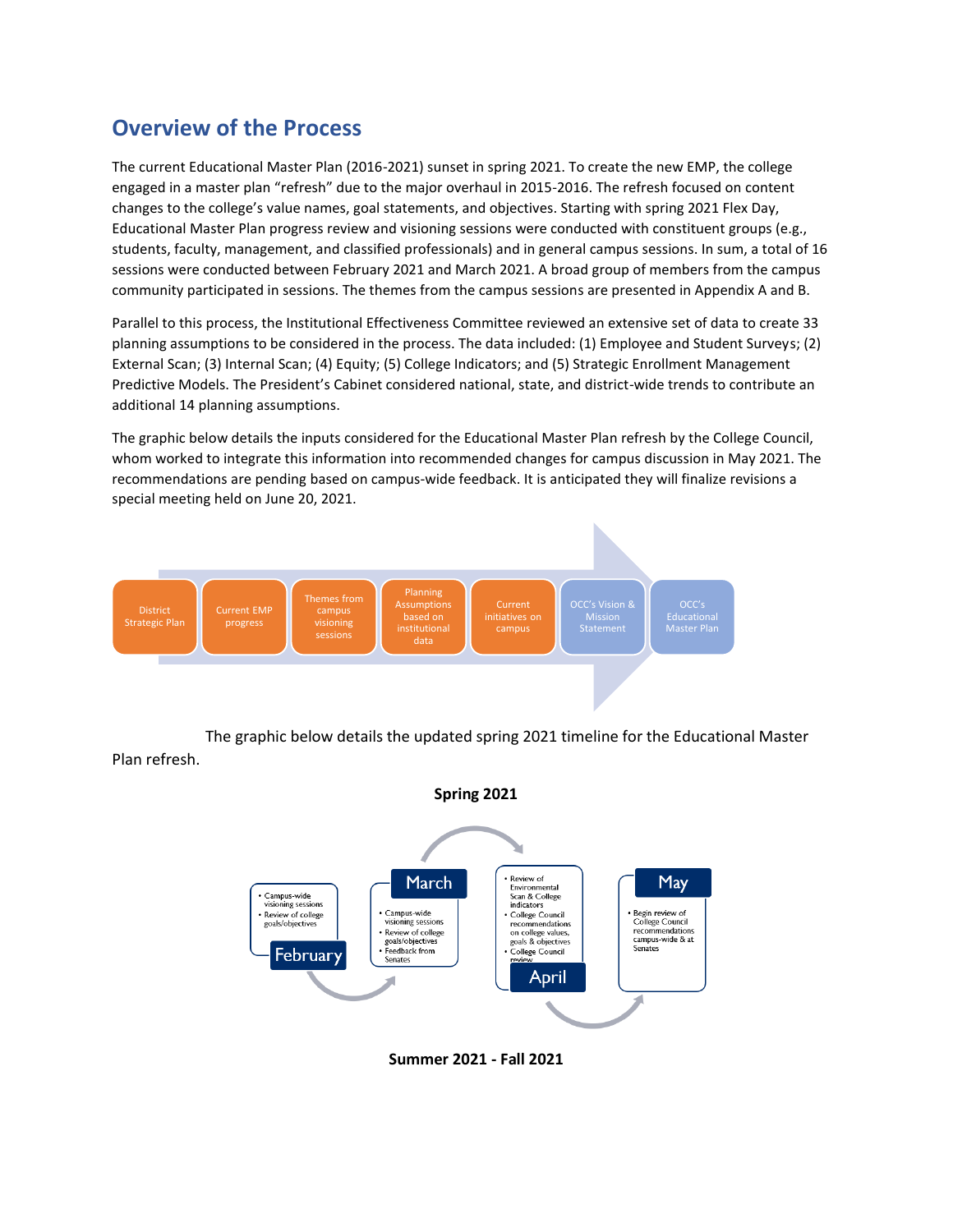

**Summary of Recommendations**

The College Council is recommending changes to the existing Educational Master Plan that spans from augmenting the name of one of our values to adding additional objectives. Most gaps identified have been addressed by refocusing, augmenting or adding new objectives. However, a few gaps still remain that the council will address in the final changes to the Educational Master Plan based on college feedback and further discussion. The table below provides a brief summary of the recommended changes by college goal. Details of the changes are documented by college goal in subsequent sections of this report. A glossary is presented after the goals to clarify the meaning of commonly used terms in the Educational Master Plan.

|                                                   | <b>Value Name</b>  | <b>Goal Statement</b>                                                                                                            | <b>Objectives</b>                                                                                                                          | <b>Gaps to Explore</b>                                                                                                                                                                                                          |
|---------------------------------------------------|--------------------|----------------------------------------------------------------------------------------------------------------------------------|--------------------------------------------------------------------------------------------------------------------------------------------|---------------------------------------------------------------------------------------------------------------------------------------------------------------------------------------------------------------------------------|
| Community                                         | No Change          | Revise to include intentional<br>focus on equity, diversity,<br>inclusion, race, and culture.                                    | Augment objectives 1, 2 & 3<br>Add new objective (i.e., community<br>$\bullet$<br>education/program needs &<br>partnership integration)    | New recommended objective<br>$\bullet$<br>address gaps                                                                                                                                                                          |
| Learning                                          | No Change          | Revise to broaden to all<br>student journeys and<br>encompass intentional<br>commitment to equity and<br>inclusion in education. | Augment objectives 1, 2, 3 & 4<br>$\bullet$<br>Add two new objectives (i.e.,<br>$\bullet$<br>pedagogy, innovative programs)                | Two new recommended<br>$\bullet$<br>objective address gaps<br>Training for faculty to teach in<br>$\bullet$<br>equitable, forward thinking<br>approaches                                                                        |
| Access                                            | Access &<br>Equity | Minor revision to add<br>"programs" to statement.                                                                                | Refocus objective 1<br>$\bullet$<br>Augment objectives 2 & 3<br>$\bullet$<br>Add new objective (i.e., student<br>$\bullet$<br>basic needs) | New recommended objective<br>$\bullet$<br>address one gap                                                                                                                                                                       |
| <b>Stewardship</b>                                | No Change          | Revise to include equity,<br>environmental sustainability,<br>and intentionality.                                                | Refocus objective 1<br>$\bullet$<br>Augment objectives 2, 3, 4 & 5                                                                         | Culture of care<br>$\bullet$<br>Participatory governance<br>٠                                                                                                                                                                   |
| Student &<br><b>Employee</b><br><b>Engagement</b> | No Change          | Revise to include culture of<br>care, supportive & inclusive<br>spaces & measurable action.                                      | Augment objectives 1, 2 & 3<br>$\bullet$                                                                                                   | Technology focus (new,<br>$\bullet$<br>existing & upgrades)<br><b>Campus Processes</b><br>$\bullet$<br><b>Employee Accountability</b><br>$\bullet$<br><b>District Integration</b><br>$\bullet$<br>(structurally & relationally) |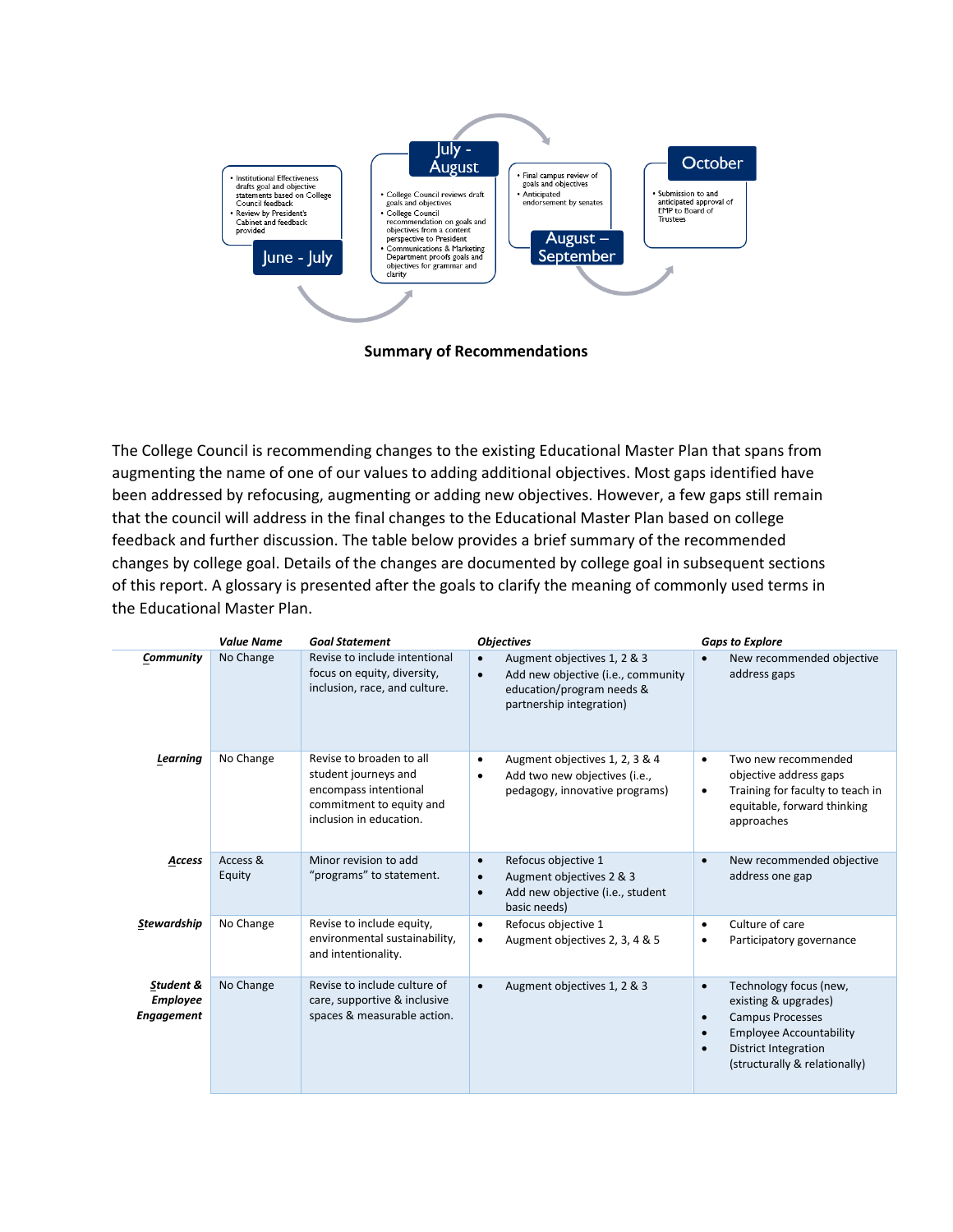### <span id="page-10-0"></span>**1. Mission Statement**

As part of the refresh process, the College Council reviewed the recommended revisions to the college goals and objectives and reflected on the mission statement at their 7/20/2021 meeting. Council members were asked to provide additional feedback on the mission statement prior to the end of that week. Below is a preliminary view of the mission statement with initial revisions. The mission statement will be further reviewed at the first College Council of the fall term, September 7, 2021.

Orange Coast College serves the educational needs of our diverse local and global community. The college empowers students to achieve their educational-goals by providing high quality, culturally responsive, and innovative programs and services through pathways leading to academic degrees, college transfers, certificates in career and technical education, basic foundational skills, and workforce development and to enable-lifelong learning.

The college promotes student development, learning and -equitable outcomes, student learning and development through fostering a respectful, inclusive, caring, supportive, and participatory, and equitable campus climate of student engagement and academic inquiry.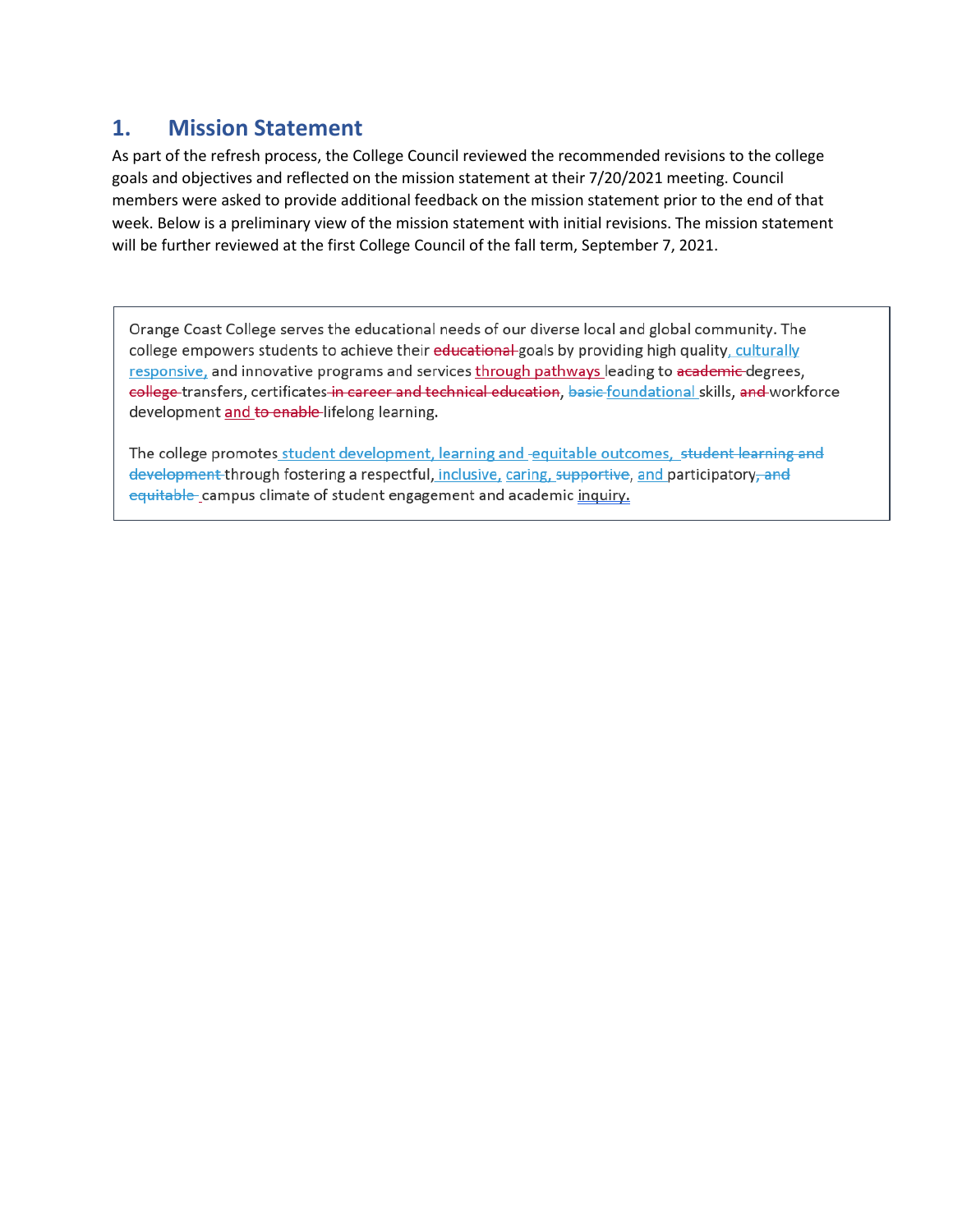# <span id="page-11-0"></span>**2. College Value/Goal: Community**

|                                                                                                                                                                                                                                                                                                                                                                                                     | <b>College Council Notes</b>                                                                                                                                                                                                                                                                                                                                                                                                                             |  |
|-----------------------------------------------------------------------------------------------------------------------------------------------------------------------------------------------------------------------------------------------------------------------------------------------------------------------------------------------------------------------------------------------------|----------------------------------------------------------------------------------------------------------------------------------------------------------------------------------------------------------------------------------------------------------------------------------------------------------------------------------------------------------------------------------------------------------------------------------------------------------|--|
| <b>VALUE NAME: Community</b>                                                                                                                                                                                                                                                                                                                                                                        | No change recommended                                                                                                                                                                                                                                                                                                                                                                                                                                    |  |
| Suggested Goal Statement: Foster an inclusive, diverse, race-<br>conscious, and equitable culture that serves, engages and connects<br>the campus to the through the means of growing partnerships with<br>local and global communities.                                                                                                                                                            | Statement needs to be revised to include an intentional<br>focus on diversity, equity, inclusion, race, and culture.<br>Goal statement approved by College Council 7/20.<br>Council discussed possibility of changing race-conscious<br>to identity-conscious based on campus feedback.                                                                                                                                                                  |  |
| Objective 1: Promote an inclusive college environment and Promote<br>intercultural understanding to enable a stable society and the ability<br>of students and employees to work in a diverse, culturally rich<br>environment by infusing creativity, innovation and cultural<br>awareness across the college.                                                                                      | Augment objective to<br>Add a stronger focus for soft skills, creativity, arts,<br>$\bullet$<br>innovation, and forward-visioning.<br>Add a focus on avenues in quantity and diversity to<br>$\bullet$<br>engage students in multiculturism.<br>Add equity and resources to the objective.<br>$\bullet$<br>Objective approved by College Council 7/20.                                                                                                   |  |
| <b>Objective 2:</b> Develop opportunities that allow faculty, staff,<br>management employees and students to broaden intellectual,<br>global, and multicultural understanding by learning from people<br>possessing diverse experiences across communities and cultures<br>engagement in global and international experiences, and facilitate a<br>means to bring those experiences back to campus. | Augment objective to<br>Reference multicultural experiences, clearer<br>$\bullet$<br>descriptions on how the engagement happens.<br>Ensure the types of experiences and where they<br>٠<br>take place is broadened to address equity<br>considerations.<br>Objective approved by College Council 7/20.                                                                                                                                                   |  |
| Objective 3: Strategically identify, develop, and expand and<br>institutionalize higher education, K-12, and industry partners<br>community and industry connections. to foster an inclusive culture<br>and successful career pathways for students.                                                                                                                                                | Augment objective to<br>Add focus on strategic partnerships in anticipation<br>of future needs (i.e. aging population, declining K-<br>12 population, industry career trends)<br>Objective approved by College Council 7/20.                                                                                                                                                                                                                             |  |
| <b>Objective 4: NEW</b><br>Expand instructional and support programs and services that<br>encourage and uplift underserved and disenfranchised populations<br>within the community.                                                                                                                                                                                                                 | New objective will address<br>$\bullet$<br>Expanding non-credit courses to serve the<br>community on campus and out into the community<br>resources - as the community defines the needs<br>(concept of student centered)<br>Promote a reciprocal partnership with city<br>$\bullet$<br>administration and NGO's to reduce<br>duplication/competition for providing services to<br>the greater community.<br>Objective approved by College Council 7/20. |  |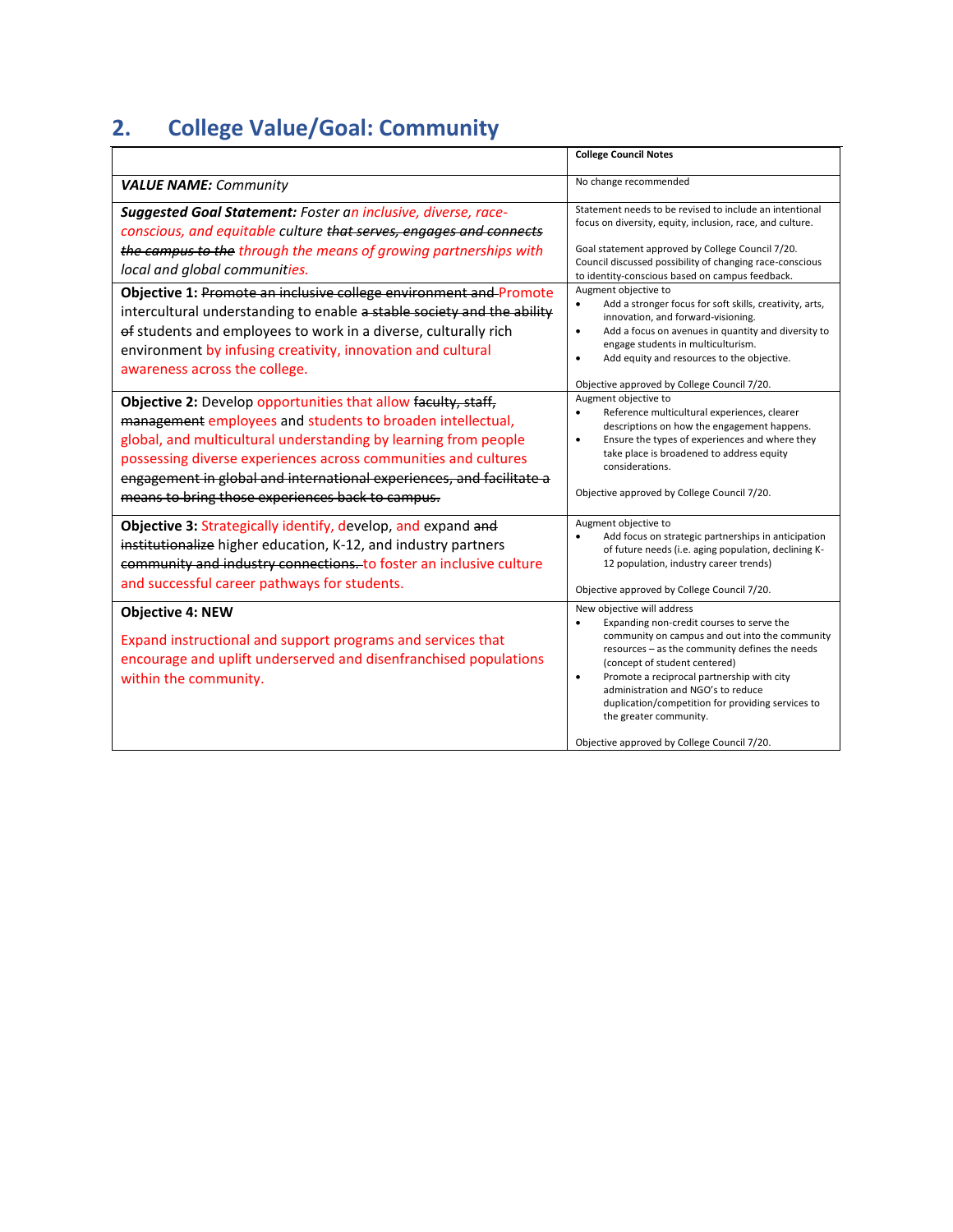# <span id="page-12-0"></span>**4. College Value/Goal: Learning**

|                                                                                                                                                                                                                                                                                                                                                                                                                                                                                                                                                                                                                  | <b>College Council Notes</b>                                                                                                                                                                                                                                                                                                                                                                                                                                                                                                                                                                                                                                                                                                                                        |
|------------------------------------------------------------------------------------------------------------------------------------------------------------------------------------------------------------------------------------------------------------------------------------------------------------------------------------------------------------------------------------------------------------------------------------------------------------------------------------------------------------------------------------------------------------------------------------------------------------------|---------------------------------------------------------------------------------------------------------------------------------------------------------------------------------------------------------------------------------------------------------------------------------------------------------------------------------------------------------------------------------------------------------------------------------------------------------------------------------------------------------------------------------------------------------------------------------------------------------------------------------------------------------------------------------------------------------------------------------------------------------------------|
| <b>VALUE NAME:</b> Learning                                                                                                                                                                                                                                                                                                                                                                                                                                                                                                                                                                                      | No change recommended                                                                                                                                                                                                                                                                                                                                                                                                                                                                                                                                                                                                                                                                                                                                               |
| Goal Statement: Ensure students receive a quality education to<br>become self-directed and successful lifelong learners<br>Equitably engage all students in an inclusive, high quality education<br>geared towards maximizing the knowledge and lived experiences<br>they bring and facilitating the completion of their goals.<br>Objective 1: Increase completion rates to allow learners to reach<br>their full potential with particular attention to minimizing<br>educational equity gaps for a wide range of students from a wide-<br>range of backgrounds while preserving access and enhancing quality. | Statement needs to be revised to broaden to include all student<br>populations and journeys and encompass intentional<br>commitment to equity and inclusion in education. Best<br>approach may be to start from scratch.<br>Suggested statement: Provide our entire community of<br>learners a quality education for their needs and goals. Add in<br>language that we ensure understanding of an equitable and<br>inclusive in education.<br>Objective approved by College Council 7/20.<br>Change from a broad view of completion rates for everyone to<br>target learners who are not completing and ensure that they<br>get what they need to be successful. Include intentional equity<br>language.<br>*Consider adding in language about alternative ways for |
|                                                                                                                                                                                                                                                                                                                                                                                                                                                                                                                                                                                                                  | awarding credit (e.g., Credit for Prior Learning)<br>Objective approved by College Council 7/20.                                                                                                                                                                                                                                                                                                                                                                                                                                                                                                                                                                                                                                                                    |
| Objective 2: Implement a comprehensive approaches that<br>Streamline and integrate processes within and across for the<br>development of integrated academic and support services to<br>holistically address the needs of students. reduce institutional<br>barriers, particularly among historically underserved groups<br>experiencing educational equity gaps.                                                                                                                                                                                                                                                | Connect to guide pathways<br>$\bullet$<br>Needs to reduce barriers<br>$\bullet$<br>Streamline processes - help students to understand the<br>$\bullet$<br>processes - connect the processes to students<br>Language to address the special populations or affinity<br>٠<br>groups<br>Objective approved by College Council 7/20.                                                                                                                                                                                                                                                                                                                                                                                                                                    |
| Objective 3: Strengthen the scheduling processes for<br>program/discipline pathways and learning practices to increase<br>student goal completion-by implementing student-centered,<br>completion-focused, and equity-minded practices.                                                                                                                                                                                                                                                                                                                                                                          | Guided pathways<br>$\bullet$<br>Make sure that it addresses student-centered scheduling<br>$\bullet$<br>$\bullet$<br>Recommend that scheduling be done with an equity lens.<br>Intentionally consider the needs of Guided Pathways in<br>$\bullet$<br>scheduling<br>Objective approved by College Council 7/20.                                                                                                                                                                                                                                                                                                                                                                                                                                                     |
| Objective 4: Provide culturally responsive education through<br>adaptable, inclusive and innovative learning environments that<br>support individual and group differences and result in equitable<br>outcomes.                                                                                                                                                                                                                                                                                                                                                                                                  | Creating safe spaces for affinity groups - See engagement<br>$\bullet$<br>goal 5, objective 3<br>$\bullet$<br>Campus culture is all inclusive<br>Supports culture of care<br>$\bullet$<br>$\bullet$<br>Pedagogy and Teaching Practices (e.g., culturally<br>responsiveness, equity-mindedness)<br>$\bullet$<br>Better integration of culturally diverse pedagogy<br>Dialogue about culturally responsive pedagogy<br>$\bullet$<br>Equitable practices in *all* classrooms<br>$\bullet$<br>Train the faculty to teach today's students. Not subject<br>$\bullet$<br>matter but how to teach in a more equitable, forward<br>thinking approaches.                                                                                                                     |
| <b>Objective 5: NEW</b><br>Develop guided pathways that innovate, streamline and strengthen<br>the student recruitment to completion pipeline regardless of<br>educational goal, and assures equitable outcomes across all groups.                                                                                                                                                                                                                                                                                                                                                                               | Objective approved by College Council 7/20.<br>New objective will address<br>A strategic plan for the additional of innovative and new<br>٠<br>programs that supports the needs of the community,<br>such as dual enrollment, transfer pipeline, contract<br>enrollment, increasing non-credit, prior learning, adult<br>education, and future new teaching modalities<br>Objective approved by College Council 7/20.                                                                                                                                                                                                                                                                                                                                               |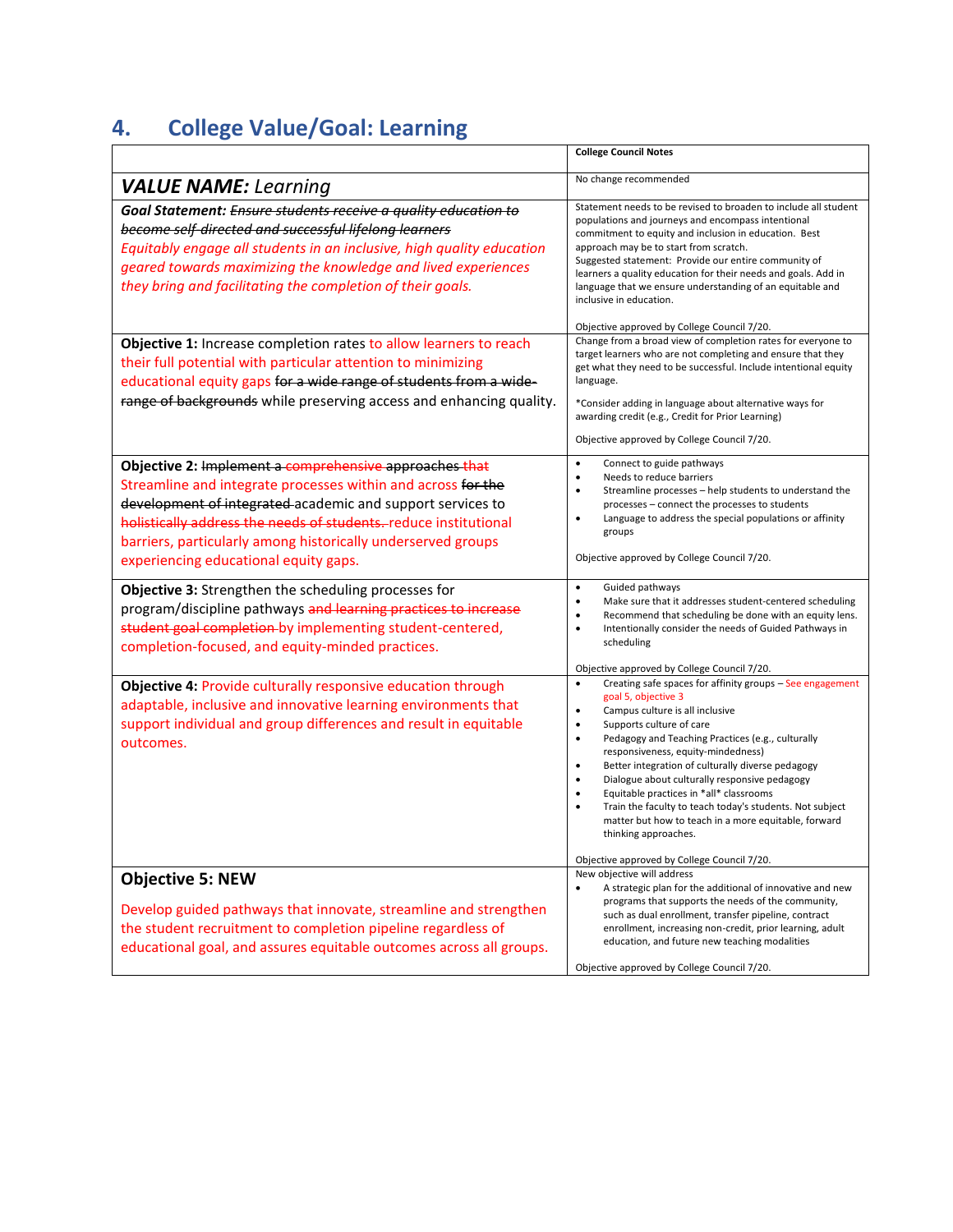# <span id="page-13-0"></span>**5. College Value/Goal: Access**

|                                                                                                                                                                                                                                                                                                                                                                                         | <b>College Council Notes</b>                                                                                                                                                                                                                                                                                  |
|-----------------------------------------------------------------------------------------------------------------------------------------------------------------------------------------------------------------------------------------------------------------------------------------------------------------------------------------------------------------------------------------|---------------------------------------------------------------------------------------------------------------------------------------------------------------------------------------------------------------------------------------------------------------------------------------------------------------|
| <b>VALUE NAME: Access &amp; Equity</b>                                                                                                                                                                                                                                                                                                                                                  | Revise to "Access & Equity". The change<br>maintains commitment to CLASS and prominently<br>prioritizes commitment to equity.                                                                                                                                                                                 |
|                                                                                                                                                                                                                                                                                                                                                                                         | Value statement approved by College Council<br>7/20.                                                                                                                                                                                                                                                          |
| Goal Statement: Create equitable access through effective and innovative<br>pathways, and programs and services that result in increased student success.                                                                                                                                                                                                                               | Minor recommended change to:<br>Create equitable access through effective and<br>innovative pathways, and programs and services<br>that result in increased student success.                                                                                                                                  |
|                                                                                                                                                                                                                                                                                                                                                                                         | Goal statement approved by College Council<br>7/20.                                                                                                                                                                                                                                                           |
| Objective 1: Adapt curriculum and support processes in foundational areas to<br>increase progression through momentum point courses to accelerate college-<br>level preparedness. basic skills instruction and support processes to increase<br>skill development, and accelerate college level preparedness.                                                                           | Revise objective to<br>A statement like "College will work<br>to improve and provide more<br>equitable and student-centered<br>scheduling." See new objective under<br><b>LEARNING</b><br>Add revised basic skills language to<br>include momentum point courses<br>(foundational, etc.)                      |
|                                                                                                                                                                                                                                                                                                                                                                                         | Objective approved by College Council 7/20.                                                                                                                                                                                                                                                                   |
| Objective 2: Assist students by creating a coordinated K-12, OCC and four-year<br>academic seamless pathway to degree and job attainment.<br>Embed equity in the implementation of pathways from student entry to goal<br>achievement with an intentional focus on inclusion of underserved students in<br>STEAM fields and non-traditional programs (i.e., adult education, credit for | Revise objective to<br>A statement like "Embed equity as<br>we create pathways from K-12, OCC,<br>and four-year college/university, and<br>employment; and representation of<br>underrepresented student groups in<br>STEAM."                                                                                 |
| prior learning, noncredit).                                                                                                                                                                                                                                                                                                                                                             | Objective approved by College Council 7/20.<br>Objective revised to include College Council<br>suggested statement be broadened beyond<br>STEAM to include other non-traditional fields and<br>change pathway language away from specific<br>sectors (e.g., K-12, four-year) to entry to goal<br>achievement. |
| Objective 3: Increase completion rates for students by implementing<br>institutional practices, such as culturally responsive pedagogy, accessibility,<br>student centered scheduling, and program review, geared towards promoting<br>intentional equitable outcomes.                                                                                                                  | Revise objective to<br>A statement like "Incorporate<br>language that addresses not only<br>equitable outcomes but the<br>approach to achieve equitable<br>outcomes (e.g., Program Review,<br>culturally responsive pedagogy,<br>student centered scheduling)."                                               |
|                                                                                                                                                                                                                                                                                                                                                                                         | Added accessibility based on College Council<br>member feedback post 7/20.                                                                                                                                                                                                                                    |
|                                                                                                                                                                                                                                                                                                                                                                                         | Objective approved by College Council 7/20.                                                                                                                                                                                                                                                                   |
| Objective 4: Provide equitable access by meeting students' basic needs.                                                                                                                                                                                                                                                                                                                 | A new objective will address<br>Providing equitable access to OCC<br>through meeting students' basic<br>needs.                                                                                                                                                                                                |
|                                                                                                                                                                                                                                                                                                                                                                                         | Objective approved by College Council 7/20.                                                                                                                                                                                                                                                                   |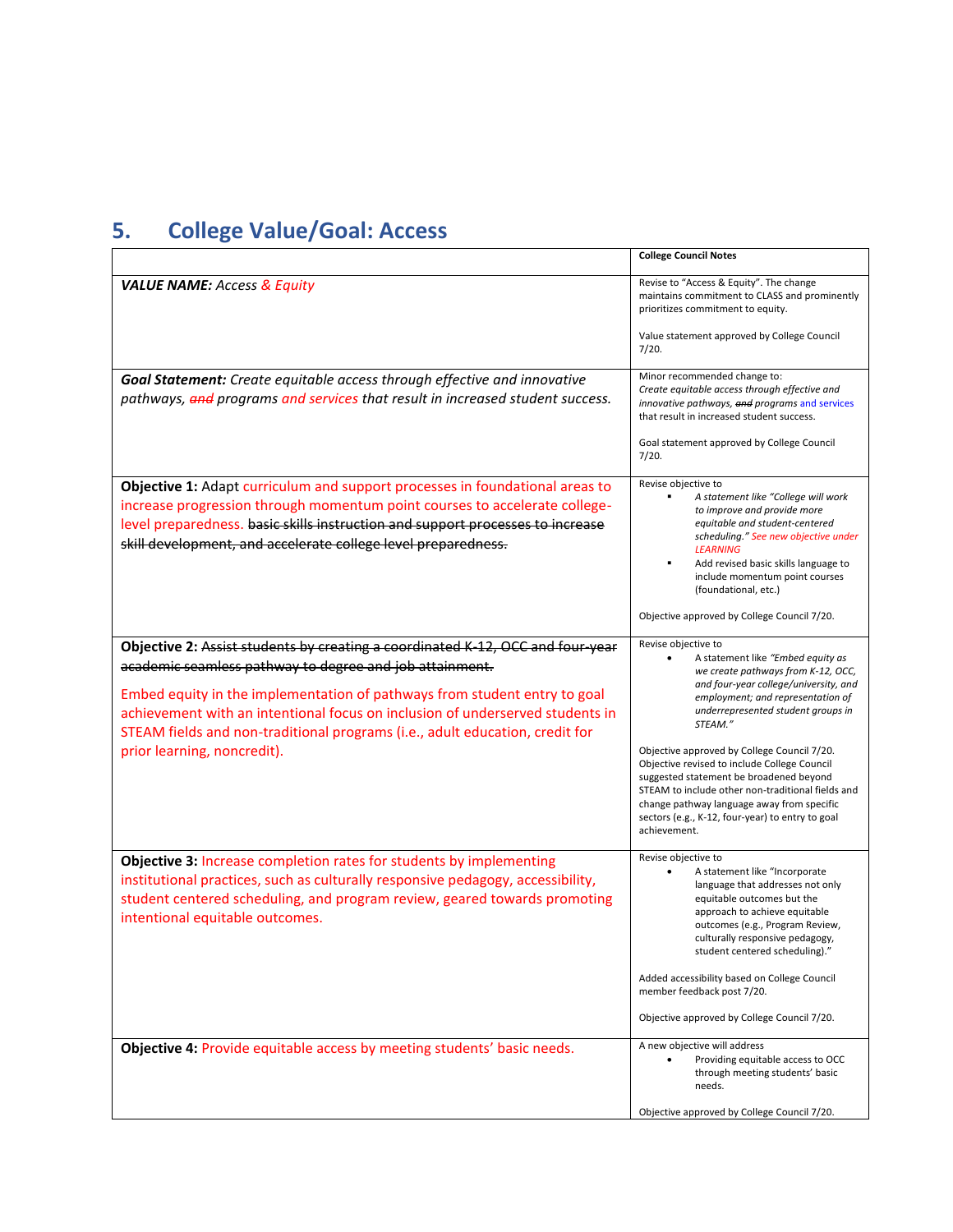# <span id="page-14-0"></span>**6. College Value/Goal: Stewardship**

|                                                                                                                                                                                                                                                                                             | <b>College Council Notes</b>                                                                                                                                                                                                                                                                                                                                                                     |
|---------------------------------------------------------------------------------------------------------------------------------------------------------------------------------------------------------------------------------------------------------------------------------------------|--------------------------------------------------------------------------------------------------------------------------------------------------------------------------------------------------------------------------------------------------------------------------------------------------------------------------------------------------------------------------------------------------|
| <b>VALUE NAME:</b> Stewardship                                                                                                                                                                                                                                                              | No change recommended                                                                                                                                                                                                                                                                                                                                                                            |
| Goal Statement: Sustain, improve and create programs, physical and human<br>resources, and infrastructure through processes that ensure accountability, long-<br>term viability, continuous improvement, equity, and environmental sustainability.                                          | Revise statement to<br>Add equity or equitable<br>$\bullet$<br>Add environmental to reinvigorate<br>$\bullet$<br>the focus on environmental<br>sustainability<br>Add intentionality<br>$\bullet$<br>Goal statement approved by College<br>Council 7/20.                                                                                                                                          |
| Objective 1: Model and embed environmental sustainability practices campus-wide.<br>within College instruction and programs.                                                                                                                                                                | Revise objective to<br>Focus on campus-wide<br>sustainability and not only<br>instruction and programs.<br>Consider "Model and embed<br>environmental sustainability<br>practices campus-wide<br>within College instruction<br>and programs."<br>*List the examples of Recycling Center,<br>Recovery Kitchen, Bike Path and other<br>programs.<br>Objective approved by College Council<br>7/20. |
|                                                                                                                                                                                                                                                                                             |                                                                                                                                                                                                                                                                                                                                                                                                  |
| Objective 2: Develop and Maximize financial resources through equitable and<br>accessible processes and practices to benefit students and programs.                                                                                                                                         | Augment objective to<br>Include language about<br>allocating financial resources<br>equitably<br>Include accessibility<br>Include intentionality<br>Objective approved by College Council<br>7/20.                                                                                                                                                                                               |
| Objective 3: Cultivate human potential through professional development,<br>participatory governance, and equitable recruitment, selection, and retention<br>practices that advance our mission and enhance allow the quality of the lives of our<br>employees to flourish.                 | Augment objective to<br>Include professional<br>development<br>Objective approved by College Council<br>7/20. College Council discussed adding<br>the concept the objective also<br>supporting/expanding employees existing<br>potential. Language added in statement<br>about "retention" to address the various<br>activities that would support this.                                         |
| Objective 4: Promote an open inclusive, collaborative, and supportive environment<br>with rigor, transparency, and continuous improvement, focused on recognition of<br>collaboration and individual achievement. maximizing and celebrating the<br>achievements of students and employees. | Augment objective to<br>Include language about<br>open, safe, and inclusive<br>environment<br>Consider altering the word<br>"individual" to capture<br>students and employees.                                                                                                                                                                                                                   |
|                                                                                                                                                                                                                                                                                             | Objective approved by College Council<br>7/20.                                                                                                                                                                                                                                                                                                                                                   |
| Objective 5: Enhance infrastructure, services and instruction through the use of self-<br>directed, accessible, intuitive online technology.                                                                                                                                                | Augment objective to<br>Include infrastructure<br>$\bullet$                                                                                                                                                                                                                                                                                                                                      |
|                                                                                                                                                                                                                                                                                             | Added accessible based on College<br>Council member feedback post 7/20.                                                                                                                                                                                                                                                                                                                          |
|                                                                                                                                                                                                                                                                                             | Objective approved by College Council<br>7/20.                                                                                                                                                                                                                                                                                                                                                   |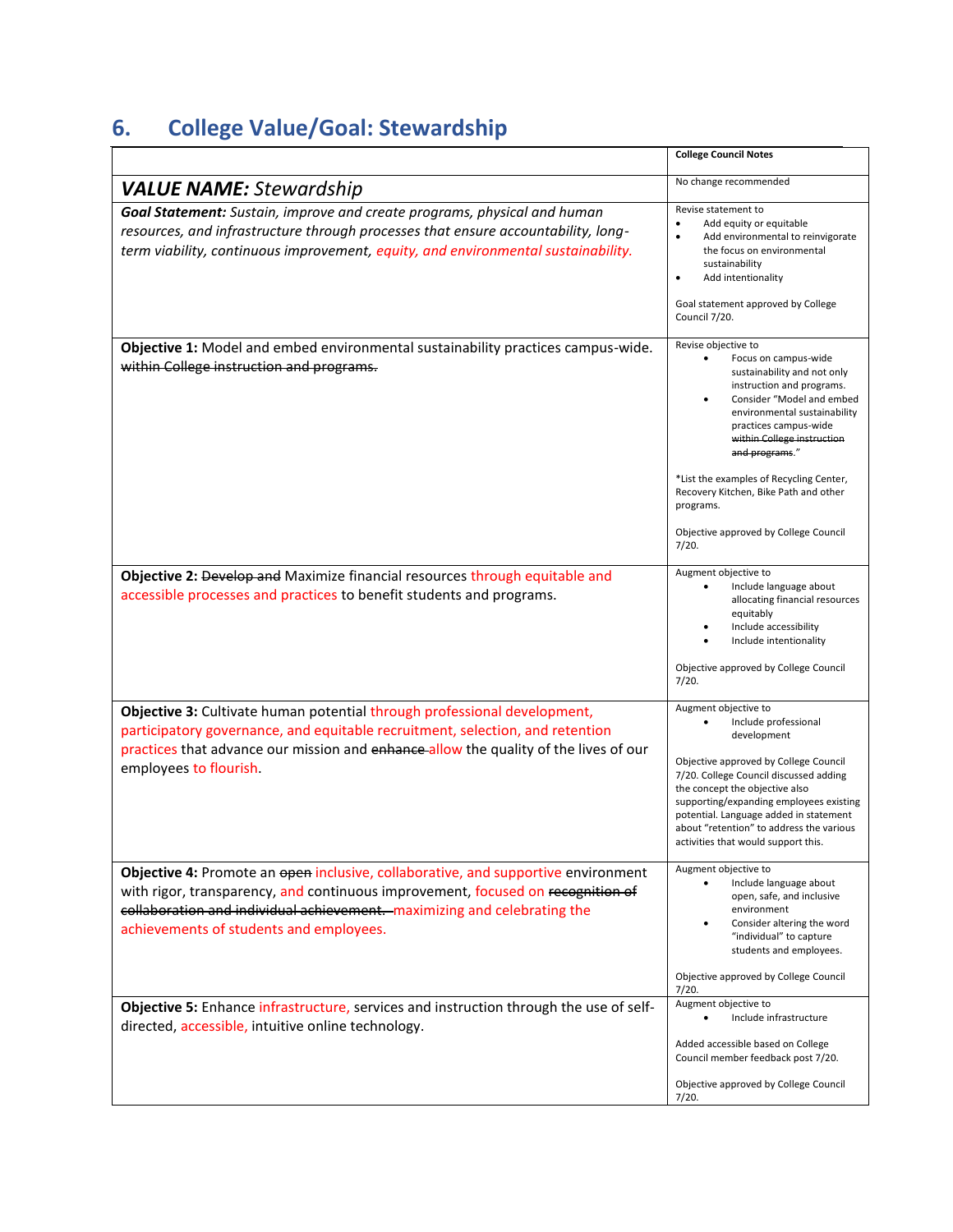# <span id="page-15-0"></span>**7. College Value/Goal: Student & Employee Engagement**

|                                                                                                                                                                                                                                                                                                                                                    | <b>College Council Notes</b>                                                                                                                                                                                                                                                                                                                                       |
|----------------------------------------------------------------------------------------------------------------------------------------------------------------------------------------------------------------------------------------------------------------------------------------------------------------------------------------------------|--------------------------------------------------------------------------------------------------------------------------------------------------------------------------------------------------------------------------------------------------------------------------------------------------------------------------------------------------------------------|
| <b>VALUE NAME:</b> Student and Employee Engagement                                                                                                                                                                                                                                                                                                 | Further discussion if to include<br>concept of inclusion and care in<br>value name or if better to augment<br>goal statement & objectives.                                                                                                                                                                                                                         |
| Goal Statement: Promote active and collaborative participation Foster a culture<br>of care leading to meaningful connections, collaborative participation, and<br>supportive spaces among people, places and ideas within the College.                                                                                                             | Augment goal statement to include<br>Positive measurable action<br>$\bullet$<br>Culture of Care<br>Create Safe Spaces (e.g.,<br>affinity groups) - language<br>changed to supportive spaces<br>as it is more inclusive in<br>goals/objectives.<br>Goal statement approved by College<br>Council 7/20.                                                              |
| Objective 1: Increase Create-structured and intentional opportunities for<br>student engagement within and across instructional programs and courses<br>eurriculum, co-curricular activities, and service learning support services.                                                                                                               | Augment objective to<br>Include instructional programs<br>Provide additional<br>opportunities for existing<br>campus resources (e.g.,<br>Multicultural Center)<br>$\bullet$<br>Include pedagogy (e.g., focus<br>on diversity, culturally<br>competency and multicultural<br>pedagogy) See Learning<br>objectives<br>Objective approved by College<br>Council 7/20. |
| Objective 2: Intentionally develop and expand opportunities programs-to<br>promote student interaction among and between faculty, classified<br>professionals, and management and student interaction, along with team and<br>community building that advances the mission of the College to support a<br>culture of care and increase engagement. | Augment objective to<br>Expand OCC - student<br>relationship statement to<br>between ASOCC and OCC<br>employees, not only faculty<br>Provide additional<br>$\bullet$<br>opportunities for existing<br>campus resources (e.g.,<br>Multicultural Center)<br>Objective approved by College                                                                            |
| Objective 3: Support the development of students and employees as<br>individuals, and as community members. aimed at fostering dialogue, increasing<br>engagement, and awareness of diversity, equity, inclusion, social justice and<br>restorative practices through the use of virtual and physical spaces.                                      | Council 7/20.<br>Augment objective to<br>Include participate in diversity,<br>$\bullet$<br>equity & inclusion with<br>technology (training & access),<br>allocation & funding See also<br>Stewardship objectives<br>Objective approved by College<br>Council 7/20. College Council<br>discussed adding restorative<br>practices.                                   |
| <b>Objective 4: NEW</b><br>Foster and build upon relationships within the college and across the district to<br>improve processes, communication, collaboration, and accountability.                                                                                                                                                               | NOTE - Suggesting new objective to<br>address employee accountability &<br>district integration as these were<br>identified gap areas.<br>Objective approved by College<br>Council 7/20.                                                                                                                                                                           |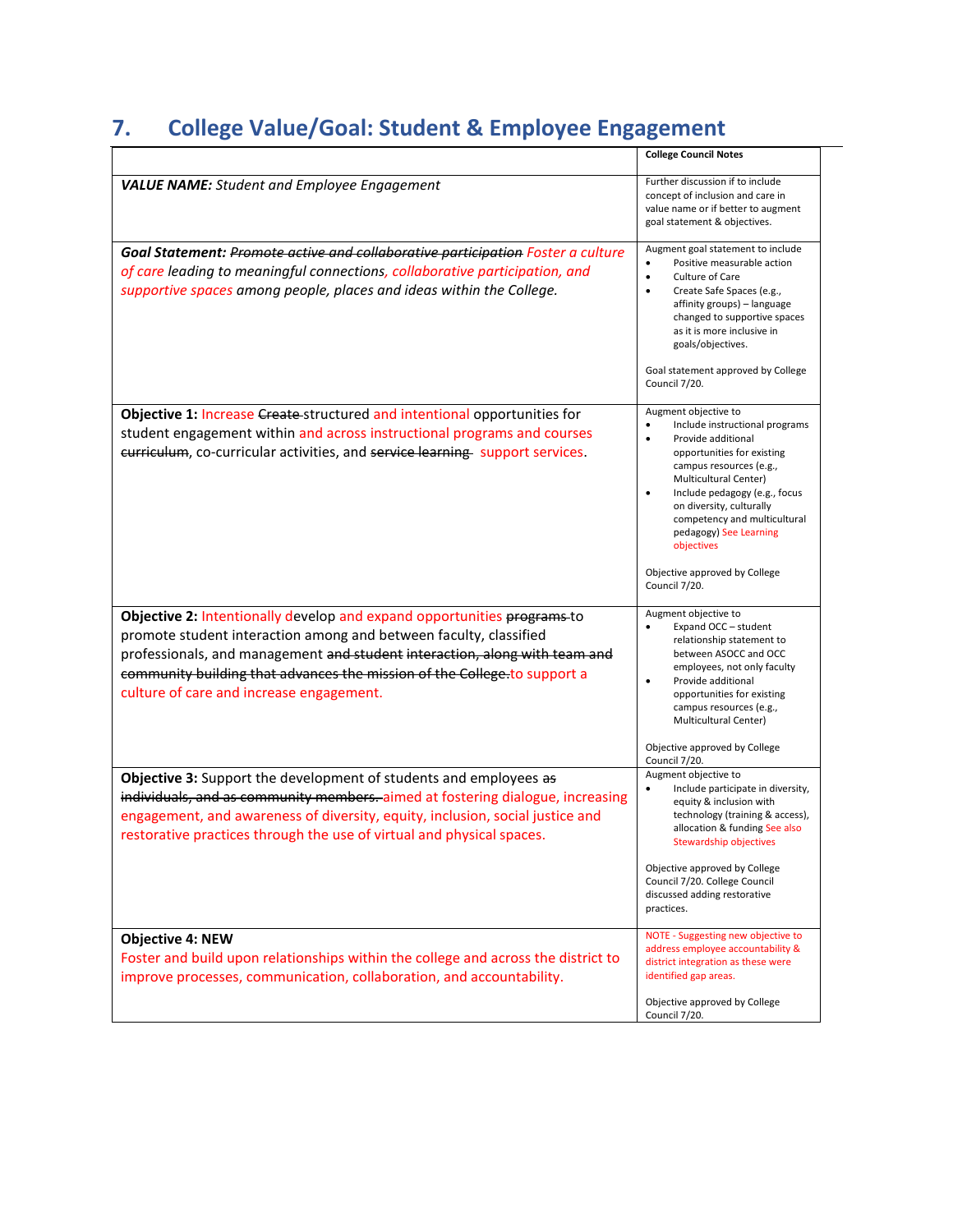### <span id="page-16-0"></span>**8. Glossary of Terms**

The purpose of this glossary is to act as a guide of terms or their variation thereof in the Educational Master Plan. They provide a shared meaning and understanding of critical concepts and terms to advance the college's goals and objectives. The definitions for the terms in this glossary were accessed from two main sources. The first and primary source is the California Community College Chancellor's Office Diversity, Equity, and Inclusion Glossary of Terms (CCCCO DEI)<sup>1</sup>. The second source is the White House, Executive Order on Diversity, Equity, Inclusion and Accessibility in the Federal Workforce (WH DEI)<sup>2</sup>.

**Accessibility:** The design, construction, development, and maintenance of facilities, information and communication technology, programs, and services so that all people, including people with disabilities, can fully and independently use them. Accessibility includes the provision of accommodations and modifications to ensure equal access to employment and participation in activities for people with disabilities, the reduction or elimination of physical and attitudinal barriers to equitable opportunities, a commitment to ensuring that people with disabilities can independently access every outward-facing and internal activity or electronic space, and the pursuit of best practices such as universal design. (WH DEIA)

**Culture:** Is the values, beliefs, traditions, behavioral norms, linguistic expression, knowledge, memories, and collective identities that are shared by a group of people and give meaning to their social environments. Culture is learned and inherited behavior that distinguishes members of one group from another group. Culture is not static and can change over time. (CCCCO DEI)

**Diversity**: The myriad of ways in which people differ, including the psychological, physical, cognitive, and social differences that occur among all individuals, such as race, ethnicity, nationality, socioeconomic status, religion, economic class, education, age, gender, sexual orientation, marital status, mental and physical ability, and learning styles. Diversity is all inclusive and supportive of the proposition that everyone and every group should be valued. It is about understanding these differences and moving beyond simple tolerance to embracing and celebrating the rich dimensions of our differences. (CCCCO DEI)

**Equality**: The condition under which every individual is treated in the same way, and is granted the same access, rights, and responsibilities, regardless of their individual differences. People who support equality believe that different circumstances and identities should not prescribe social disadvantage; therefore, equality is the elimination of this disadvantage. (CCCCO DEI)

**Equity:** The condition under which individuals are provided the resources they need to have access to the same opportunities, as the general population. Equity accounts for systematic inequalities, meaning the distribution of resources provides more for those who need it most. Conversely equality indicates uniformity where everything is evenly distributed among people. (CCCCO DEI)

**Educational Equity Gap:** The condition where there is a significant and persistent disparity in educational attainment between different groups of students. (CCCCO DEI)

**Equity-Minded:** Is a schema that provides an alternative framework for understanding the causes of equity gaps in outcomes and the action needed to close them. Rather than attribute inequities in outcomes to student deficits, being equity-minded involves interpreting inequitable outcomes as a signal that practices are not working as

<sup>1</sup> CCCCO DEI [\(https://www.cccco.edu/-/media/CCCCO-Website/Files/Communications/vision-for-success/8-dei](https://www.cccco.edu/-/media/CCCCO-Website/Files/Communications/vision-for-success/8-dei-glossary-of-terms.pdf?la=en&hash=21FCA99EAE353E6F481025115DC98272EAA36BA9)[glossary-of-terms.pdf?la=en&hash=21FCA99EAE353E6F481025115DC98272EAA36BA9\)](https://www.cccco.edu/-/media/CCCCO-Website/Files/Communications/vision-for-success/8-dei-glossary-of-terms.pdf?la=en&hash=21FCA99EAE353E6F481025115DC98272EAA36BA9)

<sup>2</sup> WH DEIA [\(https://www.whitehouse.gov/briefing-room/presidential-actions/2021/06/25/executive-order-on](https://www.whitehouse.gov/briefing-room/presidential-actions/2021/06/25/executive-order-on-diversity-equity-inclusion-and-accessibility-in-the-federal-workforce/)[diversity-equity-inclusion-and-accessibility-in-the-federal-workforce/\)](https://www.whitehouse.gov/briefing-room/presidential-actions/2021/06/25/executive-order-on-diversity-equity-inclusion-and-accessibility-in-the-federal-workforce/)